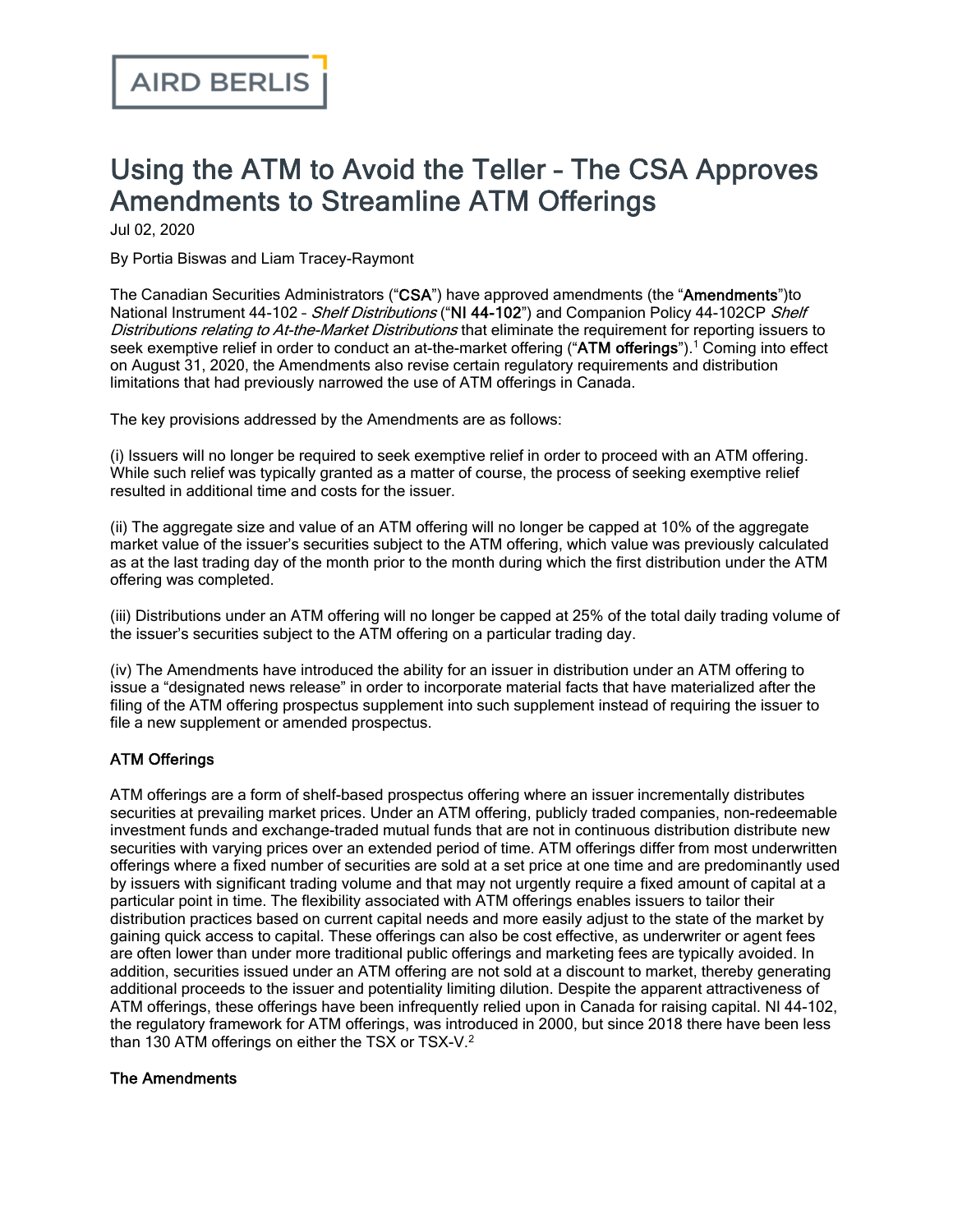The costly and time-consuming process of obtaining exemptive relief, and the conditions typically imposed as part of such relief, in connection with conducting an ATM offering was a key consideration in drafting the Amendments. The Amendments seek to reduce undue regulatory burden without compromising investor protection or the efficiency of the capital markets.

#### Codified Exemptions and Requirements

To facilitate and streamline the use of ATM offerings, issuers will no longer be required to apply to Canadian securities regulators for relief from certain prospectus requirements. Issuers relying on the Amendments must comply with the new requirement to include a note on the cover page of its base shelf prospectus stating that such base shelf prospectus may qualify a future ATM offering. An issuer may also file a "designated news release" containing material facts relating to the issuer in lieu of filing a prospectus supplement or amended prospectus once a supplement qualifying an ATM offering has been filed. A designated news release must be clearly identified as such a news release when filed and the prospectus supplement must make it clear that any designated news release will be deemed to be incorporated by reference into the prospectus when filed.

#### No Distribution Limitations or Liquidity Requirements

The Amendments will not impose a daily or aggregate cap on the trading volume of a class of securities distributed under an ATM offering. Prior to the Amendments, the value of the securities distributed under an ATM offering could not exceed 10% of the aggregate market value of the issuer's outstanding securities of the same class. In addition, prior to the Amendments unless considered "highly liquid securities," the aggregate number of securities sold under an ATM offering could previously not exceed 25% of the trading volume on all marketplaces on that day of the securities in question. While these caps were intended to reduce the risk for a material impact on the price of the securities of the same class currently outstanding, the CSA found them unnecessary as underwriters or agents involved with ATM offerings are already incentivized to preserve a fair and orderly market and are expected to conduct themselves so as to limit any negative impact on market integrity.

#### Looking Forward and Anticipated Impact

ATM offerings are an appealing and innovative model to access capital. While regulatory burdens and limitations may have limited their use in Canadian markets to date, the Amendments seek to reduce key impediments to their use, while preserving investor protection through existing control measures such as continuous disclosure requirements.

The Amendments have also been extended to apply to all non-redeemable investment funds and exchange-traded mutual funds that are not in continuous distribution, as well as exchange-traded mutual funds that are in continuous distribution. Furthermore, if an issuer has an outstanding base shelf prospectus that was filed prior to August 31, 2020, it will still be able to rely on the Amendments and will not have to re-file its base shelf prospectus to comply with the new cover page disclosure requirements.

The simplified process and relaxed limitations are a welcome change and are more consistent with the rules of the U.S. Securities and Exchange Commission. With the obstacle of exemptive relief removed, issuers will likely be further incentivized to explore the benefits of ATM offerings, which we expect to result in more frequent use of such offerings by Canadian listed issuers.

<sup>1</sup> CSA Notice of Amendments to National Instrument 44-102 Shelf Distributions and Change to Companion Policy 44-102CP Shelf Distributions relating to At-the-Market Distributions, June 4 2020.

<sup>2</sup> Based on search results from Certent DisclosureNet as of June 15, 2020.